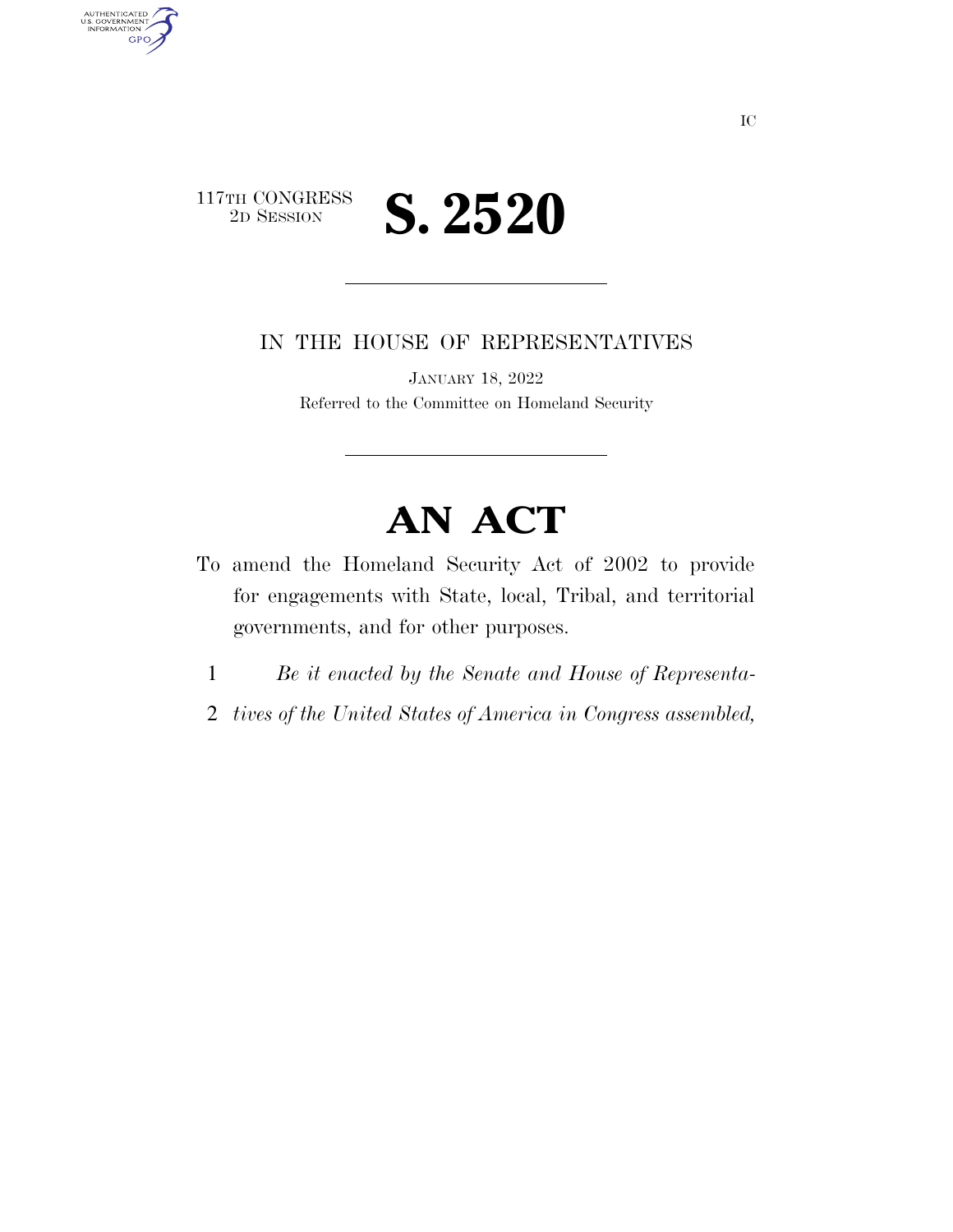| $\mathbf 1$ | <b>SECTION 1. SHORT TITLE.</b>                        |
|-------------|-------------------------------------------------------|
| 2           | This Act may be cited as the "State and Local Gov-    |
| 3           | ernment Cybersecurity Act of 2021".                   |
| 4           | SEC. 2. AMENDMENTS TO THE HOMELAND SECURITY ACT       |
| 5           | OF 2002.                                              |
| 6           | Subtitle A of title XXII of the Homeland Security     |
| 7           | Act of $2002$ (6 U.S.C. 651 et seq.) is amended—      |
| 8           | $(1)$ in section 2201 (6 U.S.C. 651), by adding       |
| 9           | at the end the following:                             |
| 10          | " $(7)$ SLTT ENTITY.—The term 'SLTT entity'           |
| 11          | means a domestic government entity that is a State    |
| 12          | government, local government, Tribal government,      |
| 13          | territorial government, or any subdivision thereof."; |
| 14          | and                                                   |
| 15          | $(2)$ in section 2209 (6 U.S.C. 659)—                 |
| 16          | $(A)$ in subsection $(e)(6)$ , by inserting           |
| 17          | "operational and" before "timely";                    |
| 18          | (B) in subsection (d)(1)(E), by inserting ",          |
| 19          | including an entity that collaborates with elec-      |
| 20          | tion officials," after "governments"; and             |
| 21          | (C) by adding at the end the following:               |
| 22          | "(p) COORDINATION ON CYBERSECURITY FOR SLTT           |
| 23          | ENTITIES.                                             |
| 24          | "(1) COORDINATION.—The Center shall, upon             |
| 25          | request and to the extent practicable, and in coordi- |
| 26          | nation as appropriate with Federal and non-Federal    |
|             |                                                       |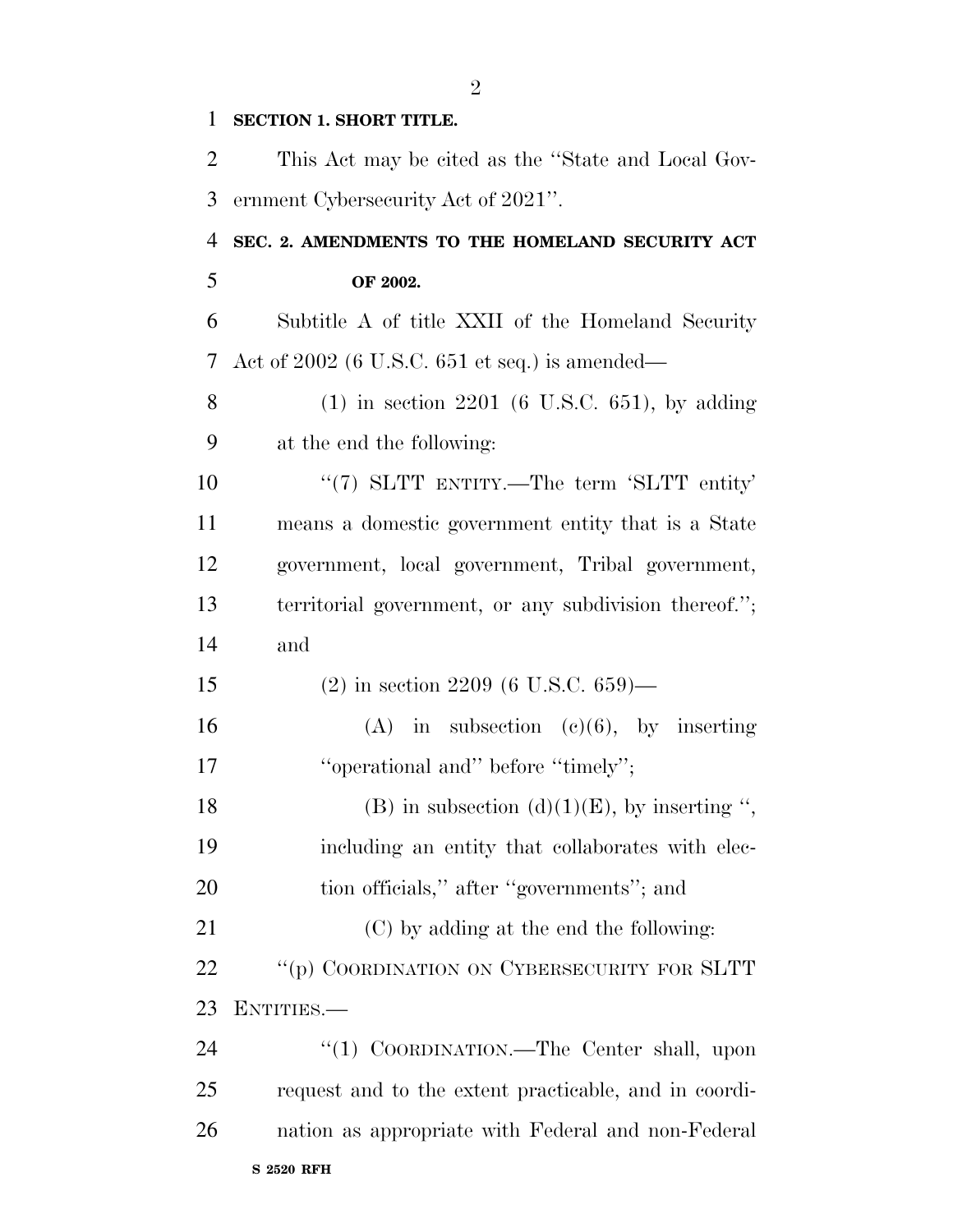| $\mathbf{1}$   | entities, such as the Multi-State Information Shar-  |
|----------------|------------------------------------------------------|
| $\overline{2}$ | ing and Analysis Center—                             |
| 3              | $\lq\lq$ conduct exercises with SLTT entities;       |
| $\overline{4}$ | "(B) provide operational and technical cy-           |
| 5              | bersecurity training to SLTT entities to ad-         |
| 6              | dress cybersecurity risks or incidents, with or      |
| 7              | without reimbursement, related to-                   |
| 8              | "(i) cyber threat indicators;                        |
| 9              | "(ii) defensive measures;                            |
| 10             | "(iii) cybersecurity risks;                          |
| 11             | "(iv) vulnerabilities; and                           |
| 12             | "(v) incident response and manage-                   |
| 13             | ment;                                                |
| 14             | $\lq\lq$ (C) in order to increase situational aware- |
| 15             | ness and help prevent incidents, assist SLTT         |
| 16             | entities in sharing, in real time, with the Fed-     |
| 17             | eral Government as well as among SLTT enti-          |
| 18             | ties, actionable—                                    |
| 19             | "(i) cyber threat indicators;                        |
| 20             | "(ii) defensive measures;                            |
| 21             | "(iii) information about cybersecurity               |
| 22             | risks; and                                           |
| 23             | "(iv) information about incidents;                   |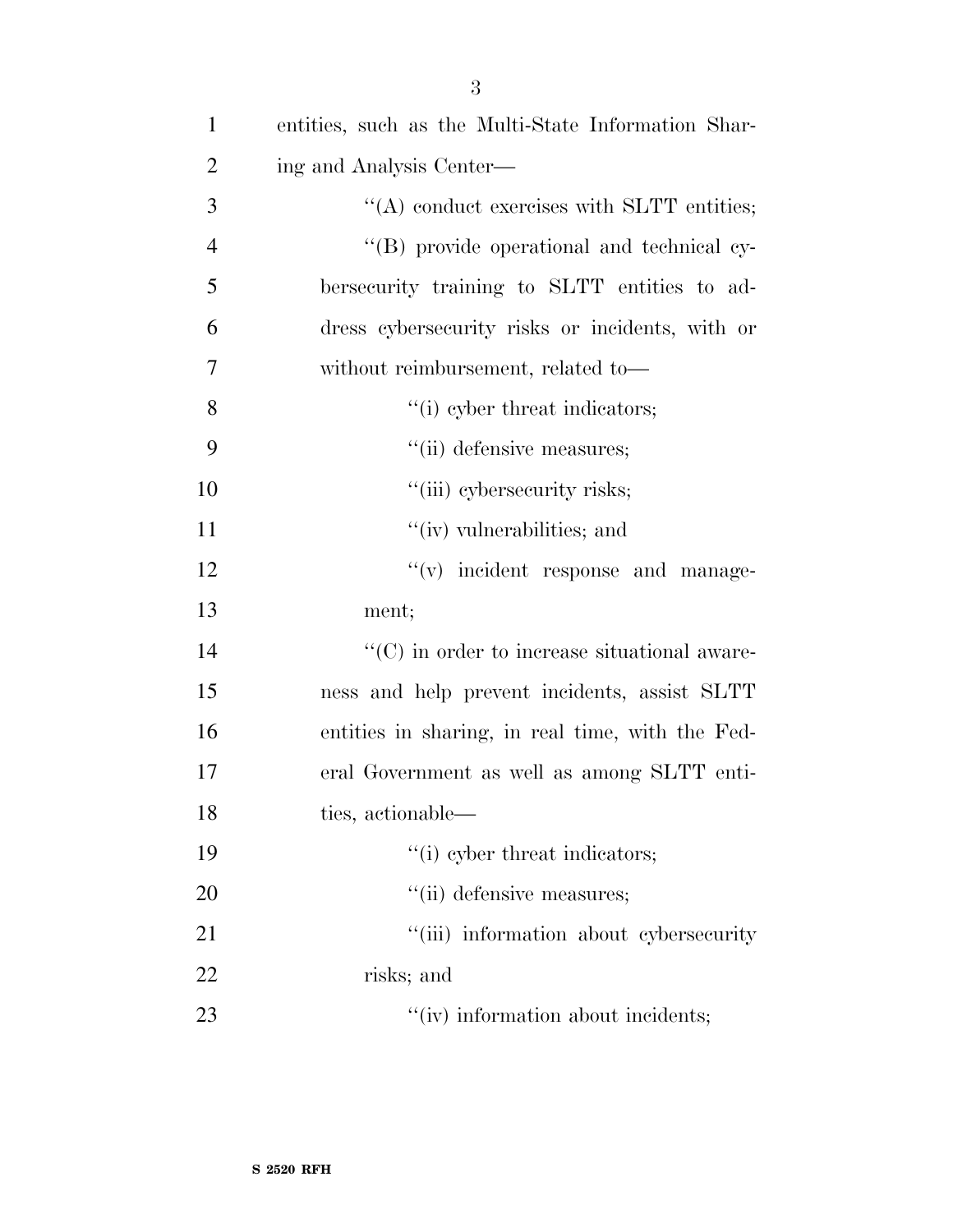| $\mathbf{1}$   | "(D) provide SLTT entities notifications            |
|----------------|-----------------------------------------------------|
| $\overline{2}$ | containing specific incident and malware infor-     |
| 3              | mation that may affect them or their residents;     |
| $\overline{4}$ | "(E) provide to, and periodically update,           |
| 5              | SLTT entities via an easily accessible platform     |
| 6              | and other means—                                    |
| 7              | "(i) information about tools;                       |
| 8              | "(ii) information about products;                   |
| 9              | $"$ (iii) resources;                                |
| 10             | $\lq\lq$ (iv) policies;                             |
| 11             | $\lq\lq$ (v) guidelines;                            |
| 12             | $\lq\lq$ (vi) controls; and                         |
| 13             | "(vii) other cybersecurity standards                |
| 14             | and best practices and procedures related           |
| 15             | to information security, including, as ap-          |
| 16             | propriate, information produced by other            |
| 17             | Federal agencies;                                   |
| 18             | "(F) work with senior SLTT entity offi-             |
| 19             | cials, including chief information officers and     |
| 20             | senior election officials and through national as-  |
| 21             | sociations, to coordinate the effective implemen-   |
| 22             | tation by SLTT entities of tools, products, re-     |
| 23             | sources, policies, guidelines, controls, and proce- |
| 24             | dures related to information security to secure     |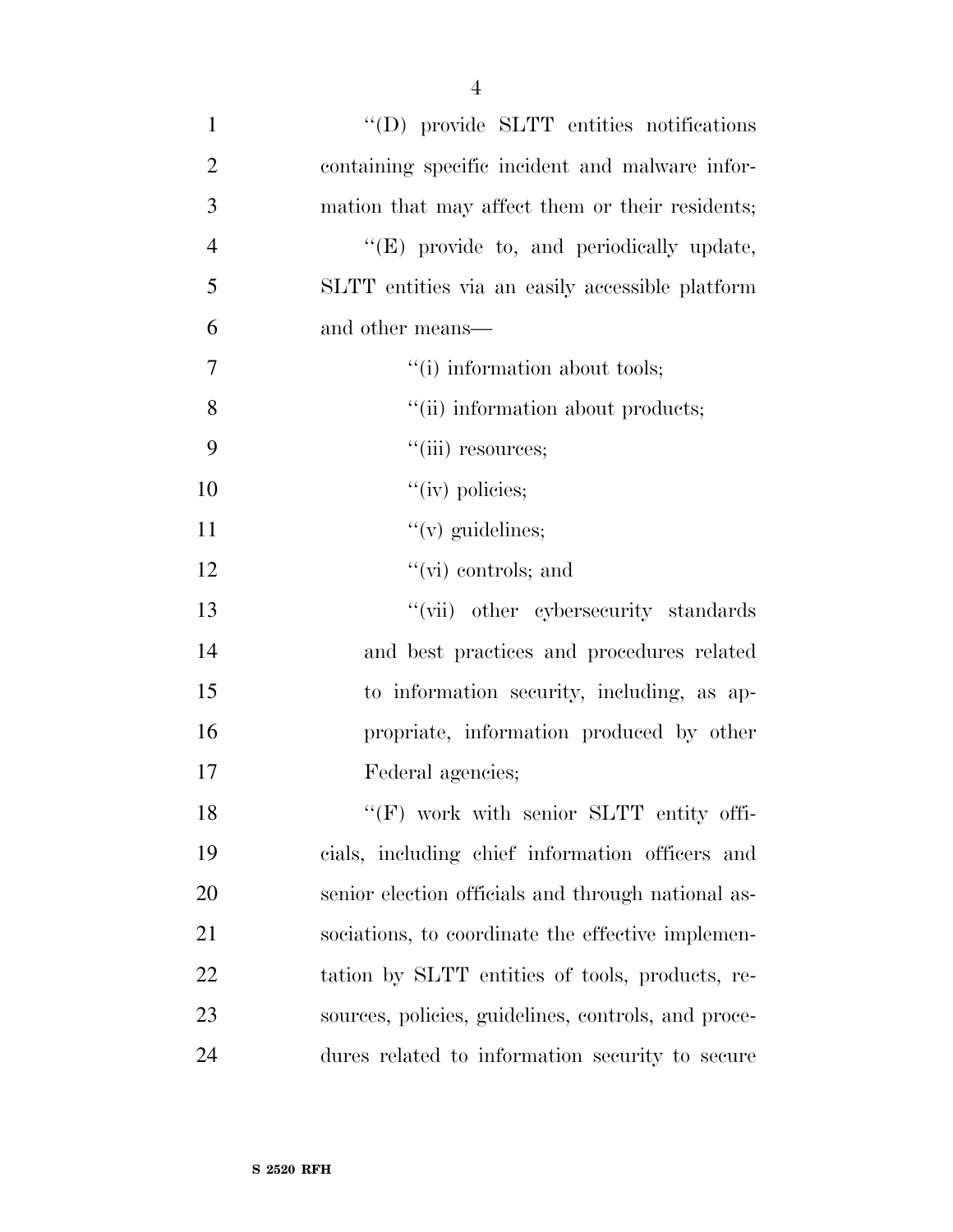| $\mathbf{1}$   | the information systems, including election sys-          |
|----------------|-----------------------------------------------------------|
| $\overline{2}$ | tems, of SLTT entities;                                   |
| 3              | "(G) provide operational and technical as-                |
| $\overline{4}$ | sistance to SLTT entities to implement tools,             |
| 5              | products, resources, policies, guidelines, con-           |
| 6              | trols, and procedures on information security;            |
| 7              | "(H) assist SLTT entities in developing                   |
| 8              | policies and procedures for coordinating vulner-          |
| 9              | ability disclosures consistent with international         |
| 10             | and national standards in the information tech-           |
| 11             | nology industry; and                                      |
| 12             | "(I) promote cybersecurity education and                  |
| 13             | awareness through engagements with Federal                |
| 14             | agencies and non-Federal entities.                        |
| 15             | "(q) REPORT.—Not later than 1 year after the date         |
| 16             | of enactment of this subsection, and every 2 years there- |
| 17             | after, the Secretary shall submit to the Committee on     |
| 18             | Homeland Security and Governmental Affairs of the Sen-    |
| 19             | ate and the Committee on Homeland Security of the         |
| 20             | House of Representatives a report on the services and     |